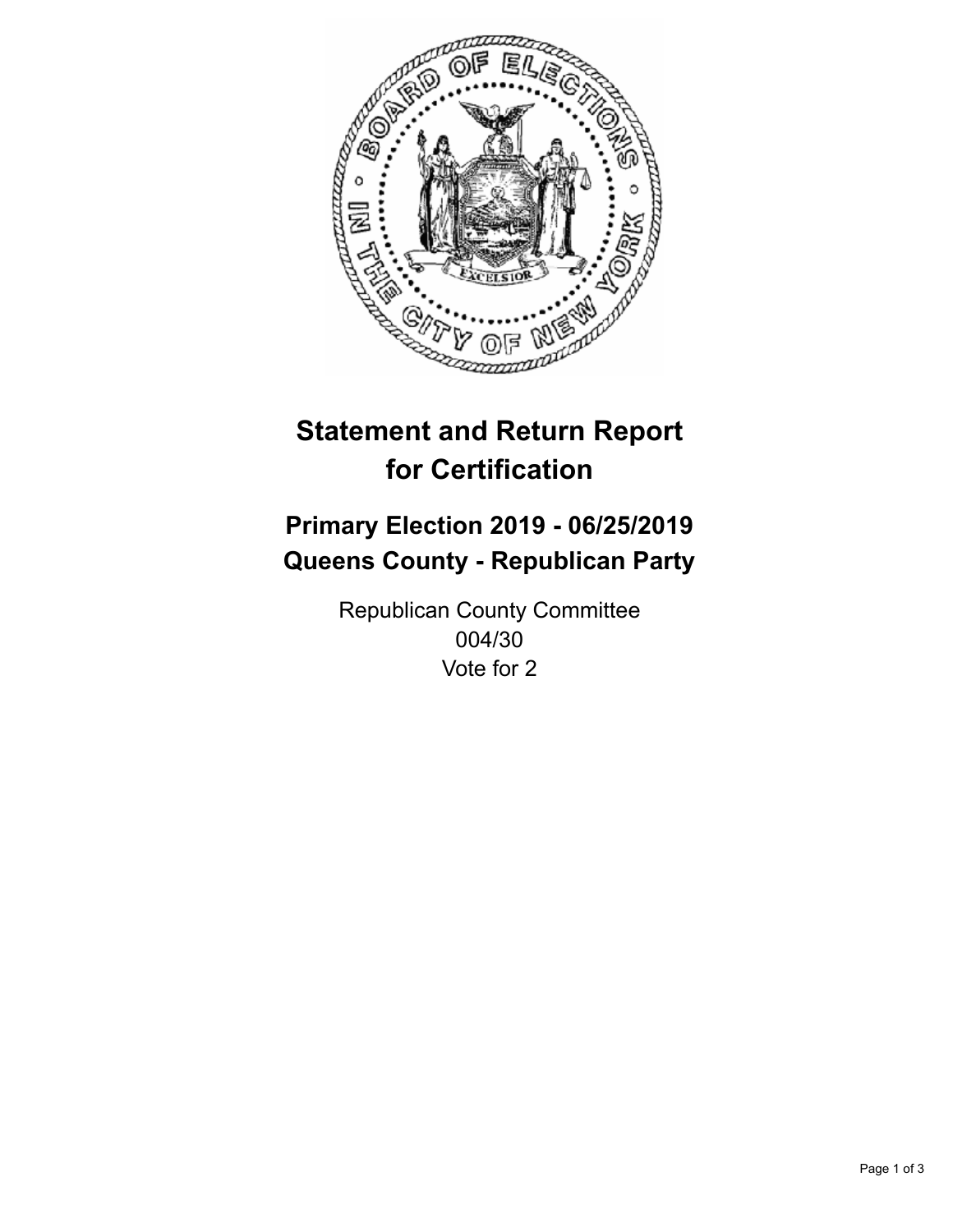

## **Assembly District 30**

| <b>PUBLIC COUNTER</b>                                    | 22 |
|----------------------------------------------------------|----|
| MANUALLY COUNTED EMERGENCY                               | 0  |
| ABSENTEE / MILITARY                                      | 0  |
| AFFIDAVIT                                                | 0  |
| <b>Total Ballots</b>                                     | 22 |
| Less - Inapplicable Federal/Special Presidential Ballots | 0  |
| <b>Total Applicable Ballots</b>                          | 22 |
| <b>JOSEPH O'CONNER</b>                                   | 9  |
| <b>CHARLES REINA</b>                                     | 5  |
| LAWRENCE J. CARUANA                                      | 15 |
| <b>KAREN CARUANA</b>                                     | 13 |
| UNATTRIBUTABLE WRITE-IN (WRITE-IN)                       |    |
| <b>Total Votes</b>                                       | 43 |
| Unrecorded                                               | 1  |